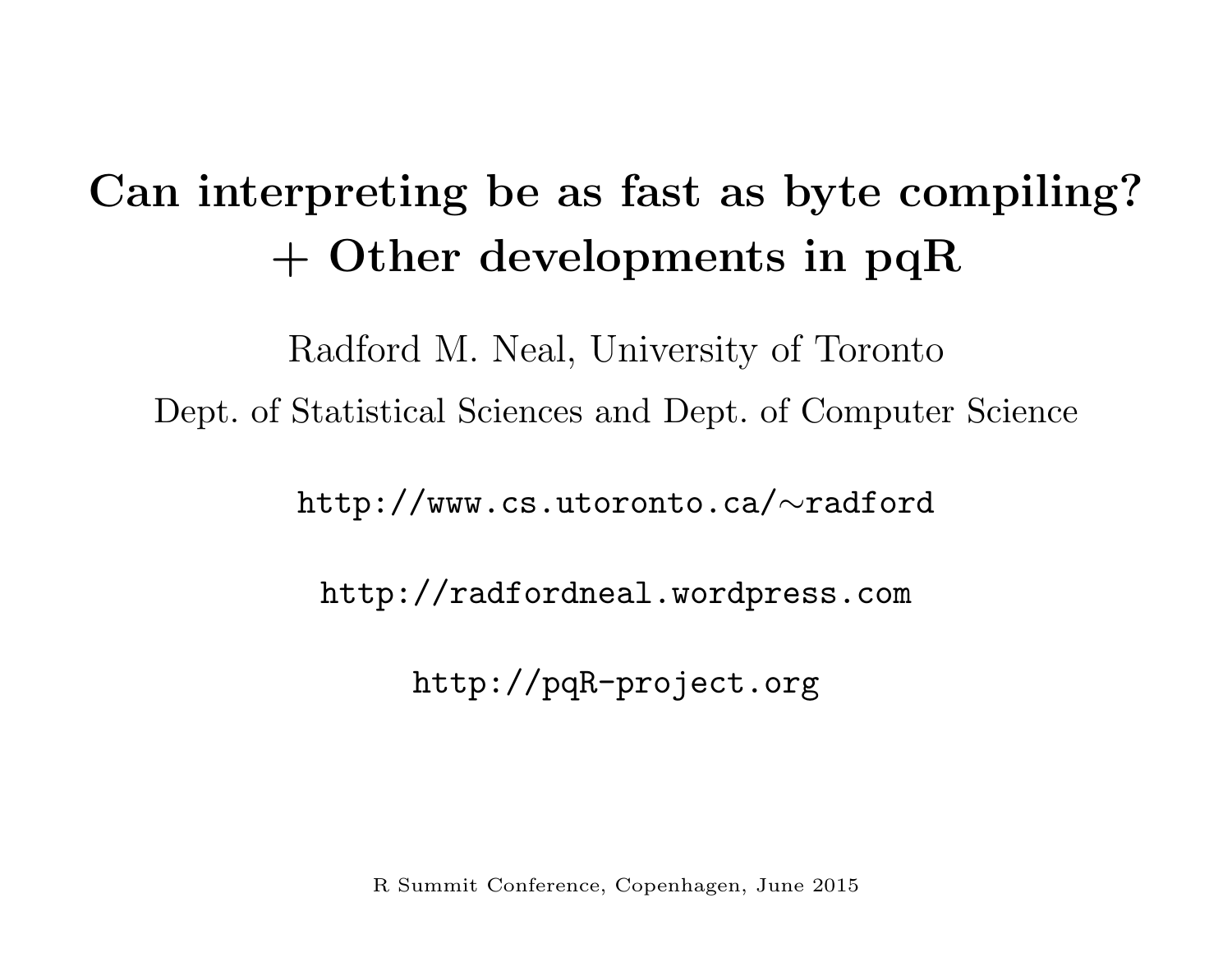# Why interpret rather than byte compile in pqR?

Some pqR optimizations are only implemented in interpreted code, mainly those using the "variant result" mechanism. Some examples:

- Automatic parallelization with helper threads eg,  $exp(colSums(M))$ .
- Merging of operations eg,  $u \le -2* \text{vec}^2+1$ .
- Short-cut evaluations eg, fast  $any(x>0)$  if early element is positive.
- Avoidance of sequence creation eg, for (i in 1:n) or  $vec[i:j]$ .

These optimizations tend to help more with vector and matrix operations, but not as much with operations on scalars. This seems <sup>a</sup> natural focus for R.

The run-time context available to the interpreter helps when implementing these optimizations. Could they be done with the byte-code compiler too? Maybe, but here I'll consider the other option of getting rid of the compiler.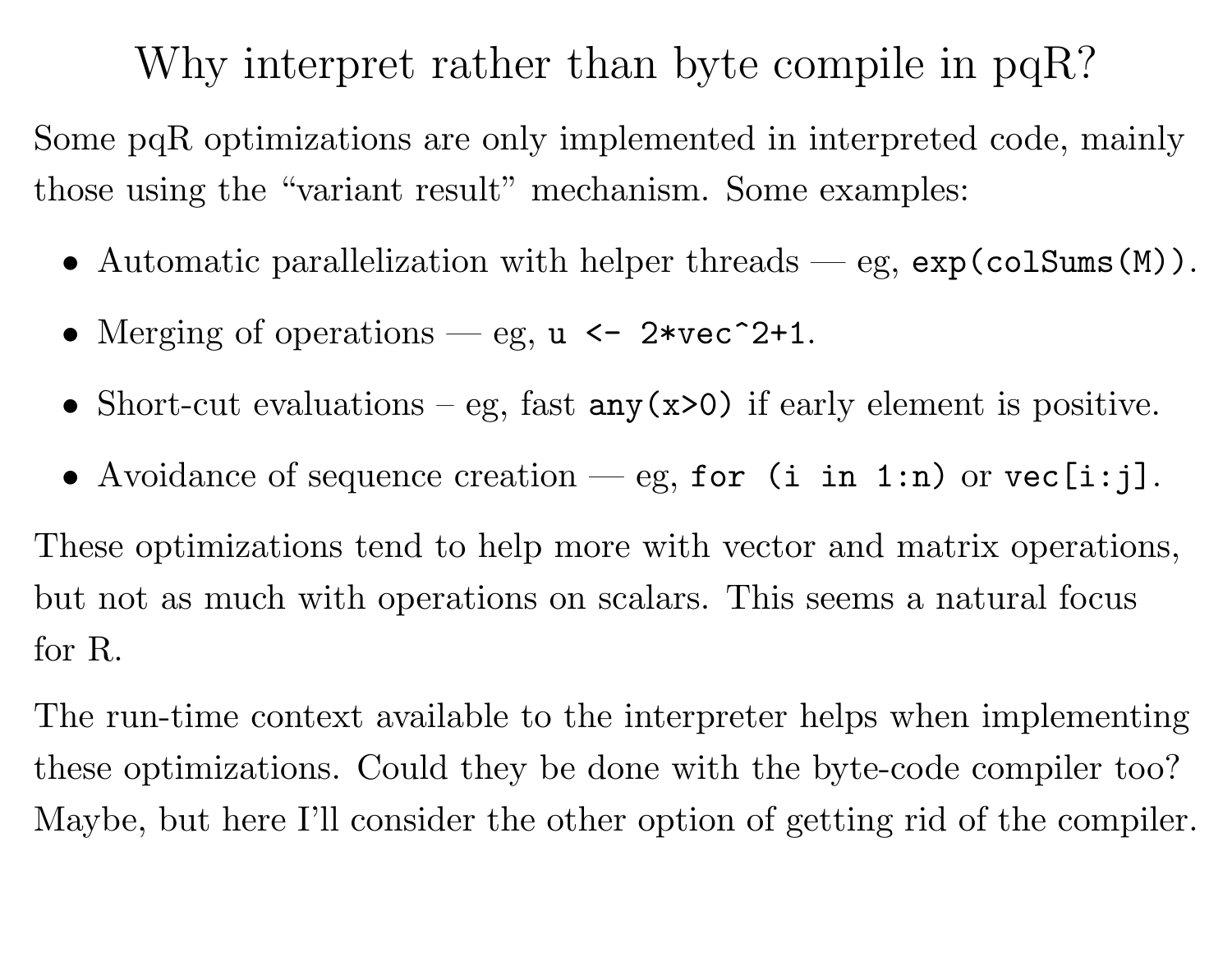Why compilied code might be faster than interpreted code Of course, the point of byte compiling is to speed up execution.

Why might interpreting byte compiled code be faster than interpreting the abstract syntax tree of the program?

- Less general overhead for interpreting fewer conditional branches, less fetching from memory (if code is more compact).
- Some operations done at compile time eg, constant folding.
- Fast invocation of primitive operations eg,  $+$  and  $\leftarrow$  if they are assumed to not be redefined.
- Fast lookup of local variables.

In R Core implementations after R-2.13.0 and before R-3.1.0, the byte code compiler was also the focus of work on speed improvement. Several speed improvements applied only to byte compiled code, but could have been put in the interpreter as well (notably changes to subset assignment).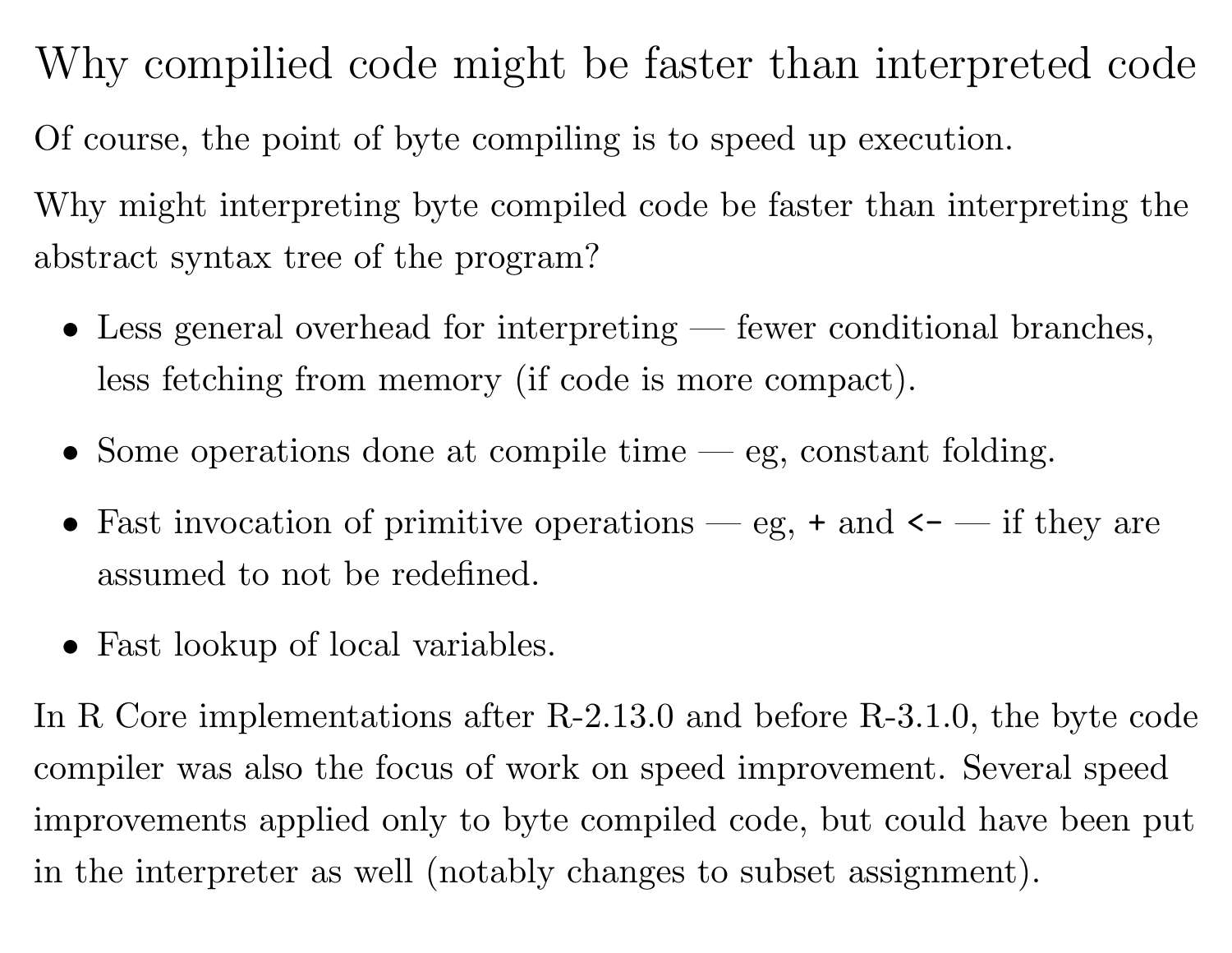## Speed of R Core & pqR versions with & without compiling

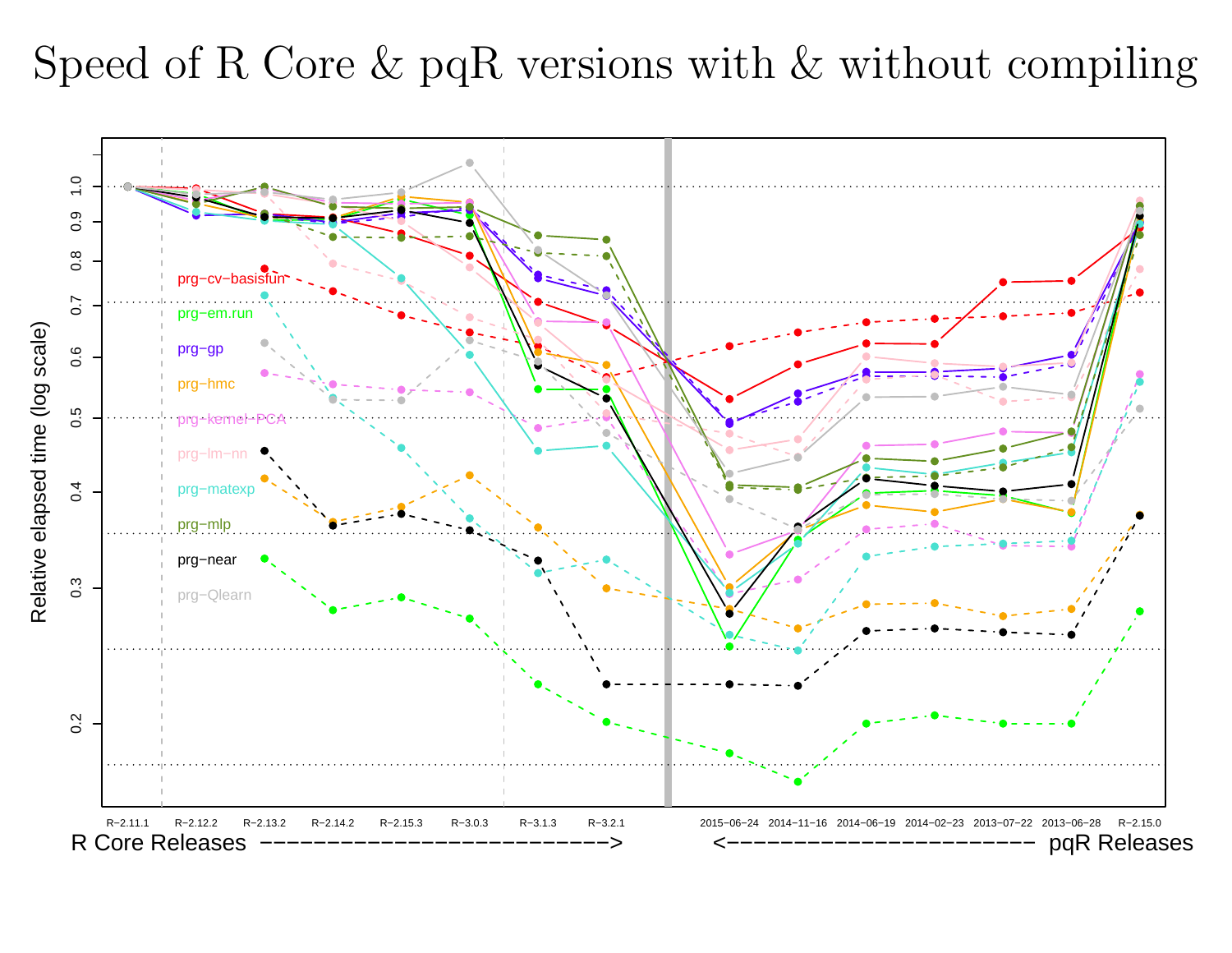## Changes in the relative advantage of byte compiling

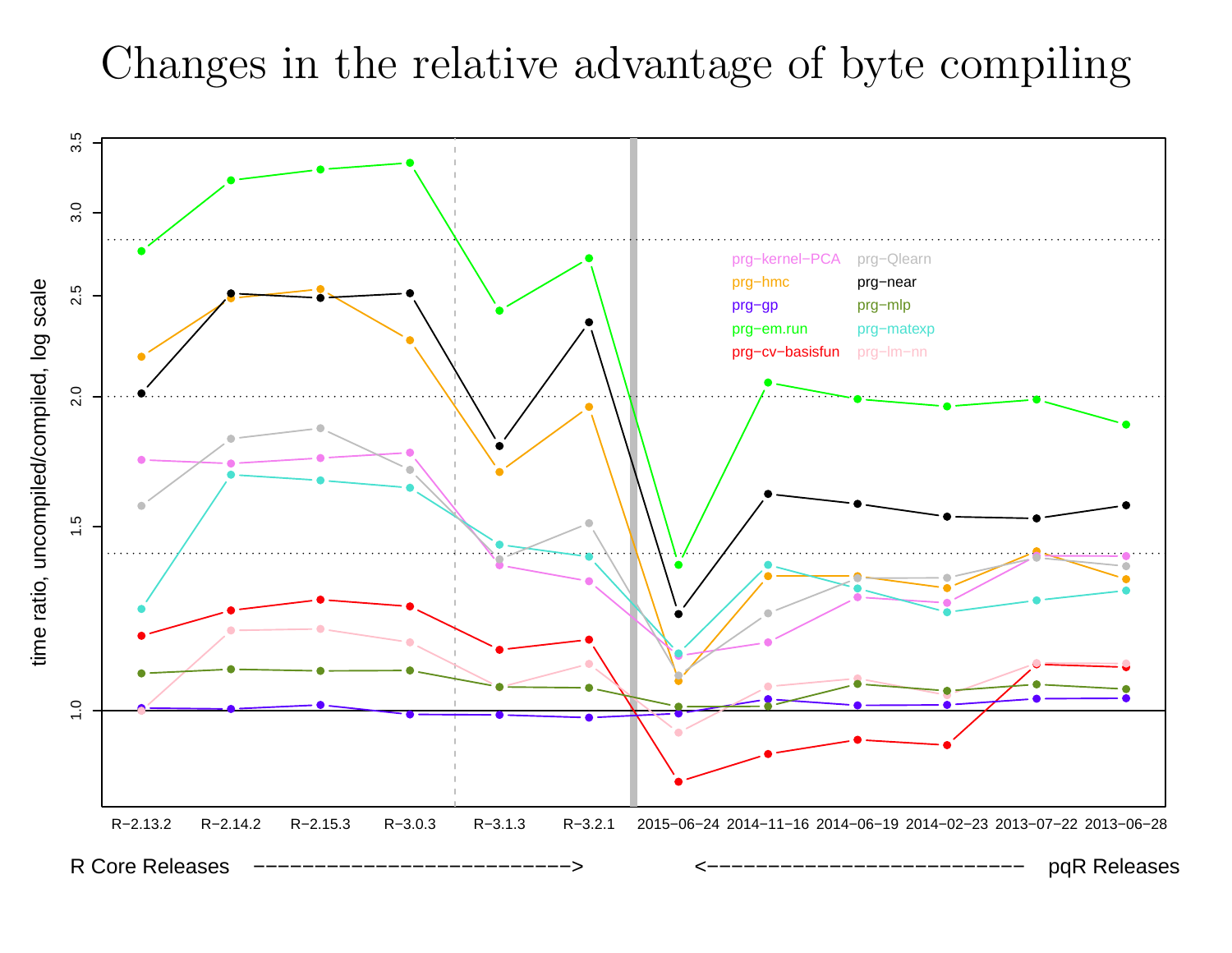#### Fast interface to primitive functions

R Core implementations pass arguments to primitive functions as <sup>a</sup> pairlist, allocating <sup>a</sup> CONS cell for every argument. This is <sup>a</sup> major contributor to slowness in the interpreter.

In pqR, there is a "fast" interface for primitive functions of one argument, which passes the argument directly to the C routine for the primitive. (Though not all unary primitives use this interface yet.)

Earlier versions of pqR also had <sup>a</sup> fast interface for binary operators, but now these operators are just passed the unevaluated arguments, and evaluate them themselves. This simplifies the code in eval, and allows these operators to ask (conditionally) for variant results when evaluating arguments.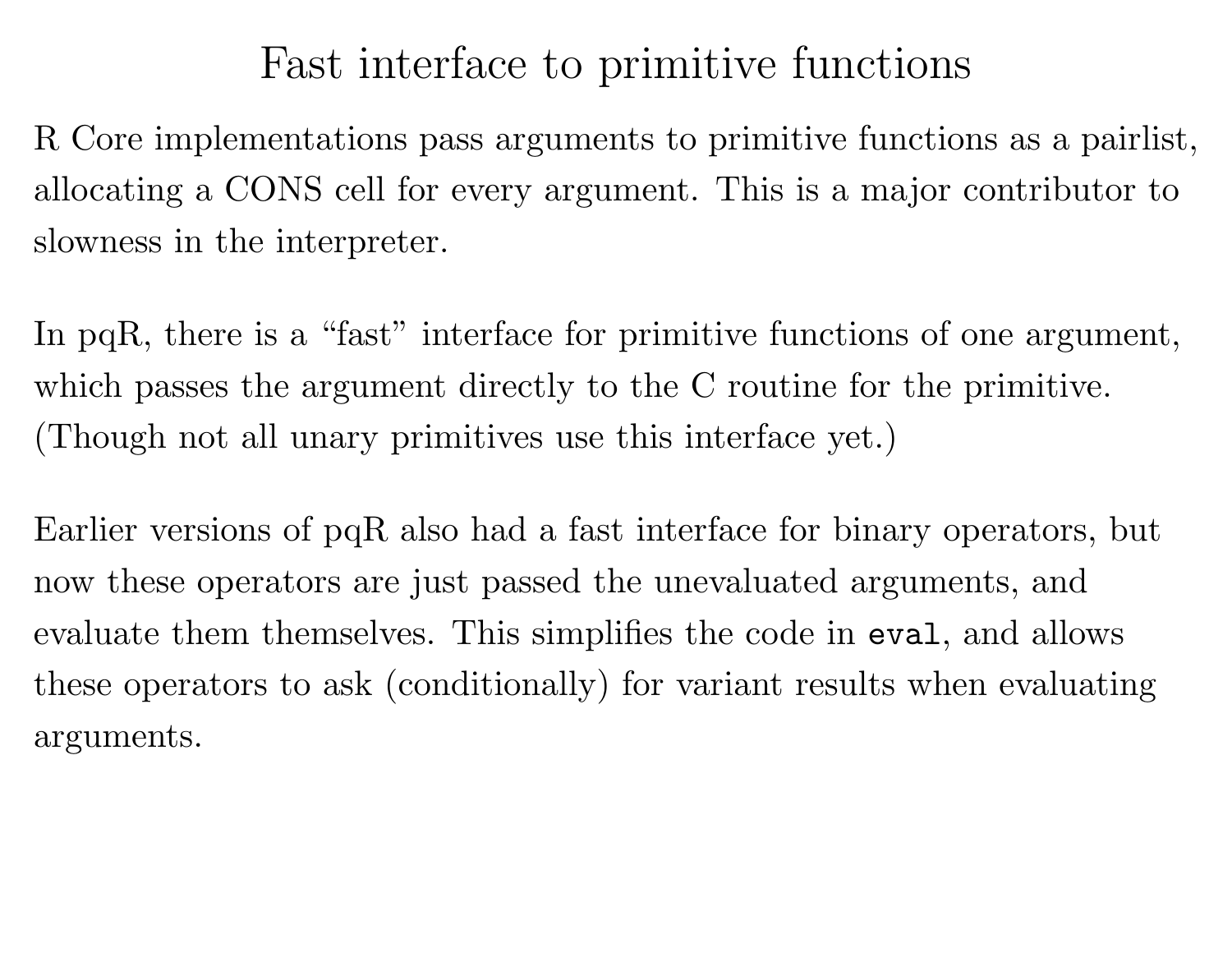Fast lookup of base functions and operators

It's crucial that base functions like if,  $\leftarrow$ ,  $+$ , and length be found quickly.

Redefining these operators is allowed in R, though not supported by

byte-compiled code. Current pqR optimizations still permit redefinition.

There are three distinct contexts to consider, differing in the environments that have to be searched to find <sup>a</sup> base function:

• Base functions referencing other base functions:

 $local frames... \rightarrow base$ 

• Functions in loaded packages:

 $local frames... \rightarrow package$  namespace  $\rightarrow$  package imports  $\rightarrow$  base

• User functions read in with source:

 $local frames... \rightarrow global environment \rightarrow loaded packages... \rightarrow base$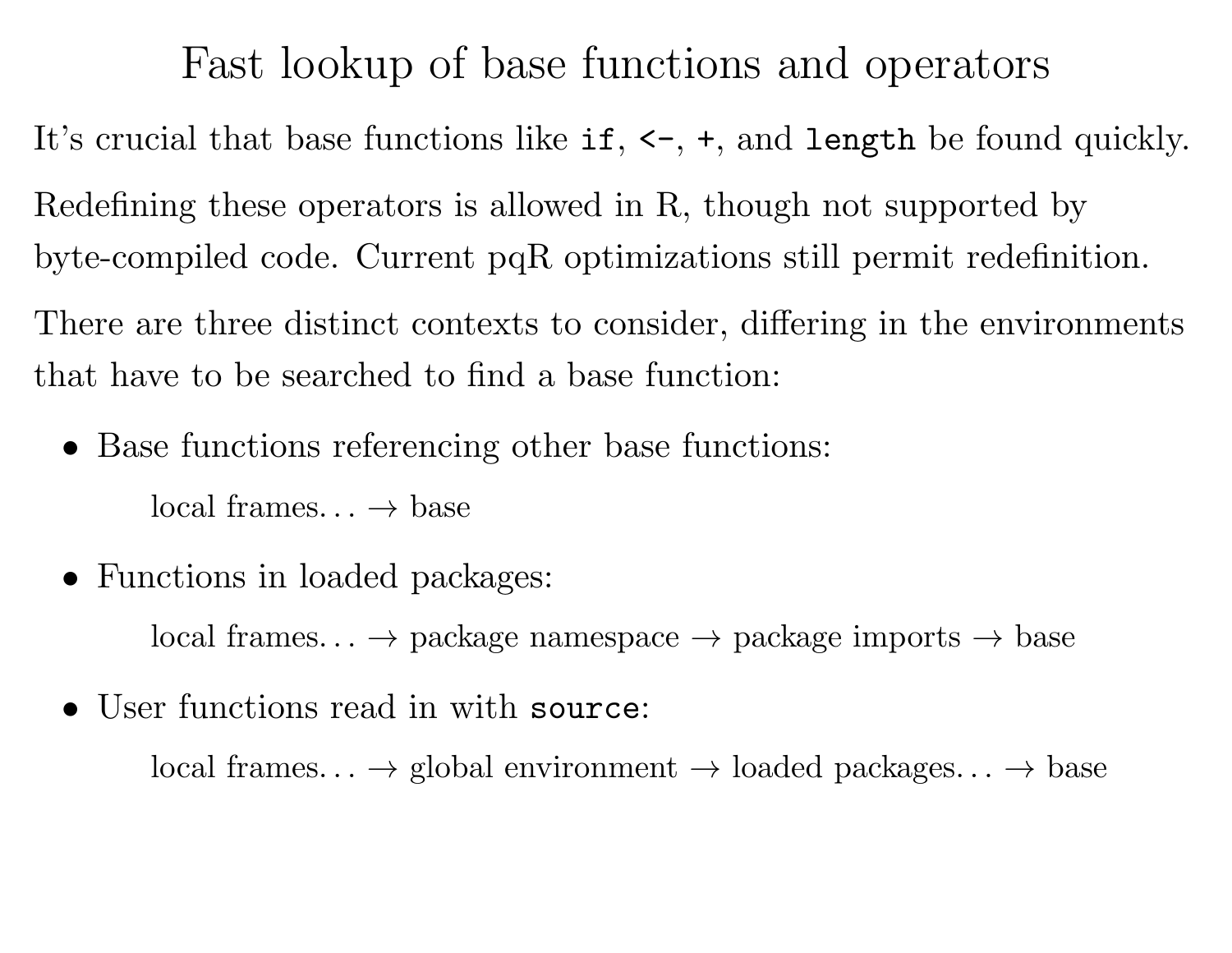## The global cache

To make searches for base functions from user functions tolerably fast, R Core implementations have for some time used <sup>a</sup> "global cache" — <sup>a</sup> hash table that holds bindings from the global environment, all loaded packages, and the base environment.

In pqR, this is extended by flagging cache entries that refer to the base environment, allowing their values to be fetched without looking in the hash table.

This helps with user functions, but not with package or base functions.

This pqR optimization was put into R-3.1.0.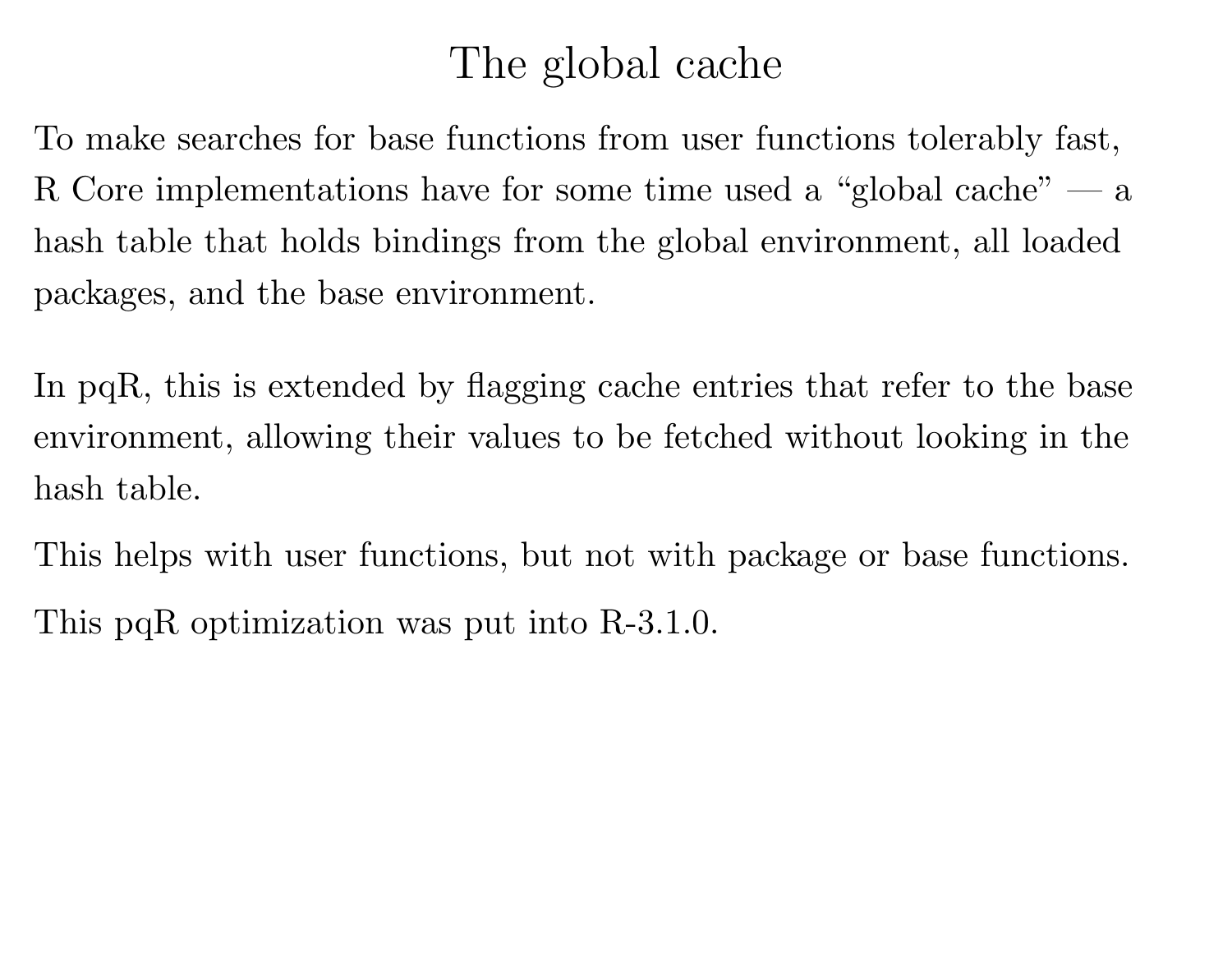Quickly skipping local frames without special symbols

In pqR, a lookup for a symbol in a set of "special" symbols can quickly skip local frames that don't contain any such symbols, as indicated by a flag in the environment.

Cost: Maintaining the flag for environments (but don't bother resetting if <sup>a</sup> special symbol is removed); overhead of checking the flag when the symbol isn't actually special.

Current special symbols:

"if", "while", "repeat", "for", "break", "next", "return", "function", ".C", ".Fortran", ".Call", ".External", ".Internal", "(", "{", "+", "-", "\*", "/", "^", "%%", "%/%", "%\*%", ":",  $T = T$ ,  $T = T$ ,  $T = T$ ,  $T = T$ ,  $T = T$ ,  $T = T$ ,  $T = T$ ,  $T = T$ ,  $T = T$ ,  $T = T$ ,  $T = T$ ,  $T = T$ ,  $T = T$ ,  $T = T$ ,  $T = T$ ,  $T = T$ ,  $T = T$ ,  $T = T$ ,  $T = T$ ,  $T = T$ ,  $T = T$ ,  $T = T$ ,  $T = T$ ,  $T = T$ ,  $T = T$ ,  $T = T$ ,  $T = T$ ,  $T = T$ ,  $T = T$ ,  $T = T$ ,  $T = T$ ,  $T = T$  $"$ <-", "<<-", "=", "\$", "[[", " $[$ [[", "\$<-", "[<-", "[[<-"

Adding more would increase the chance that <sup>a</sup> local frame has one. This pqR optimization was also put into R-3.1.0.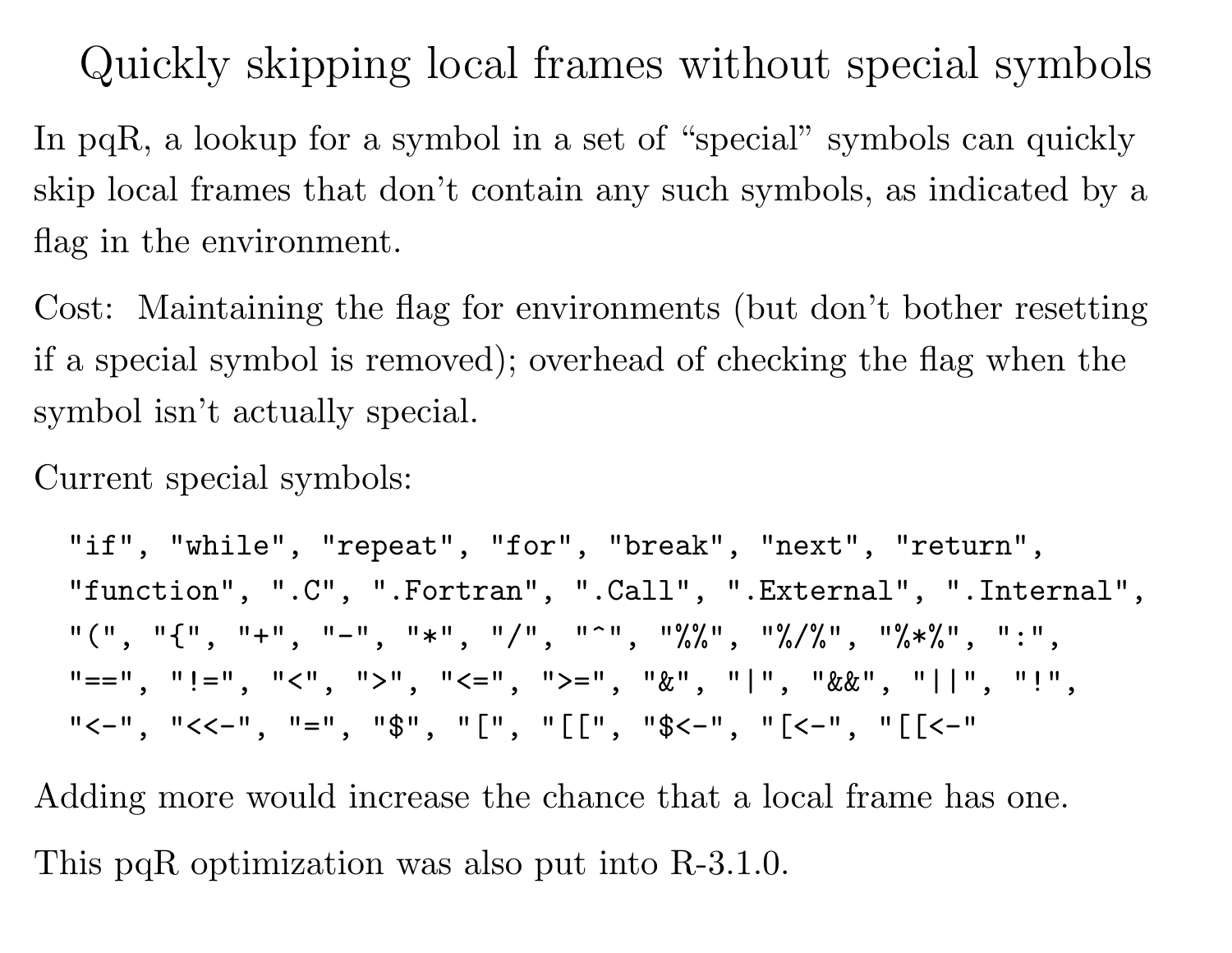Another way of quickly skipping <sup>a</sup> local frame

In pqR, when looking up a function,  $F$ , a local frame is also quickly skipped if the symbol  $F$  has that frame recorded as the last local (unhashed) frame in which  $F$  was not found.

This record is kept in a new field in a symbol node, which is *cleared*, not followed, on every garbage collection.

It's also, of course, cleared when the symbol is defined in that frame.

This optimization helps for all lookups of base functions that are not special symbols. It also helps with other non-local function lookups.

But it only allows at most one local frame to be skipped.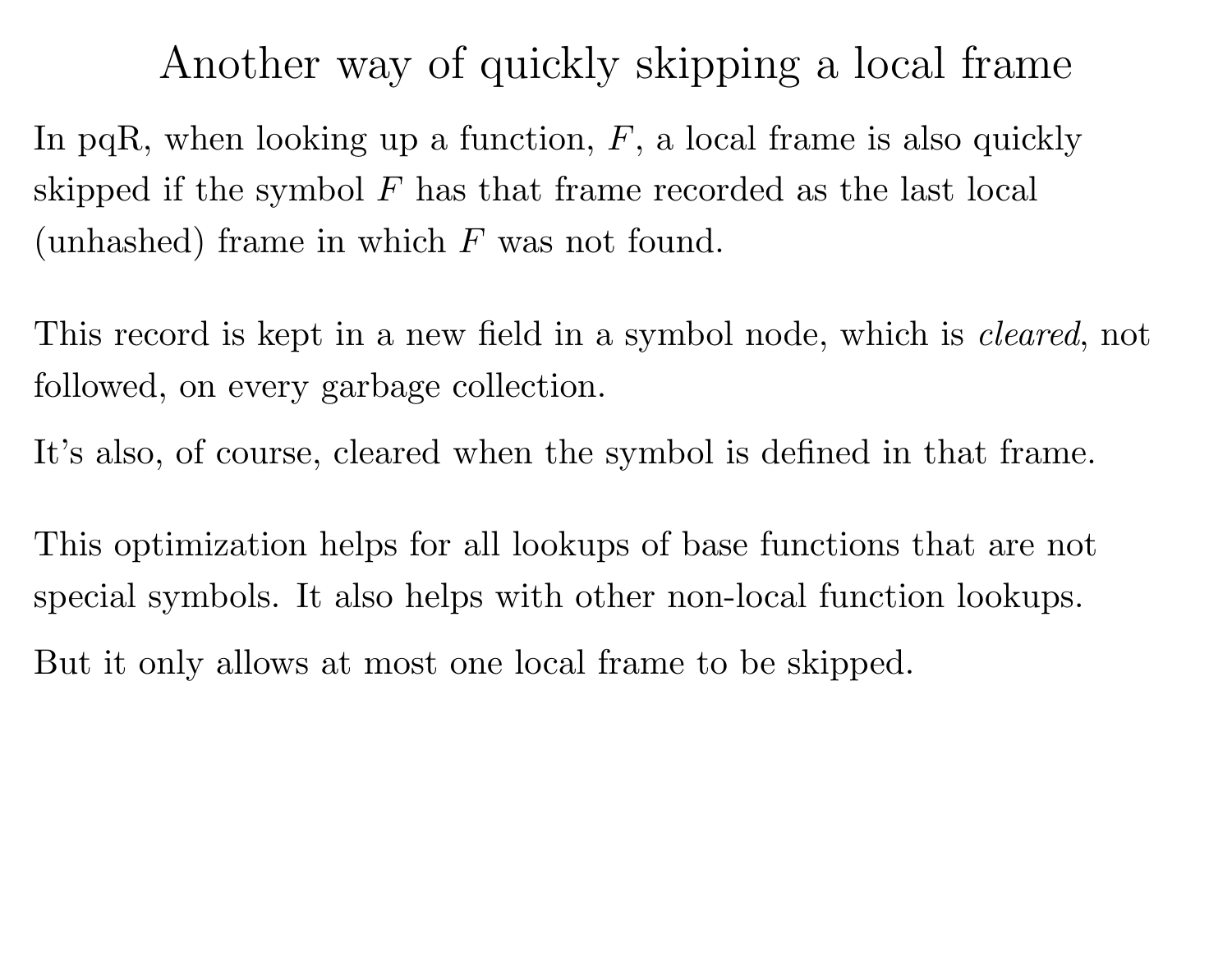## Fast lookup of local variables

Most function lookups skip local frames. But most variable lookups are found in <sup>a</sup> local frame, usually the first one.

In pqR, this is often sped up using two more new fields in <sup>a</sup> symbol node, which record an environment in which the symbol has been found, and th e node with the symbol's binding in that environment.

These fields are also *cleared*, not followed, on every garbage collection. They're also updated appropriately when symbols are defined or removed.

This change speeds up most repeated local variable accesses.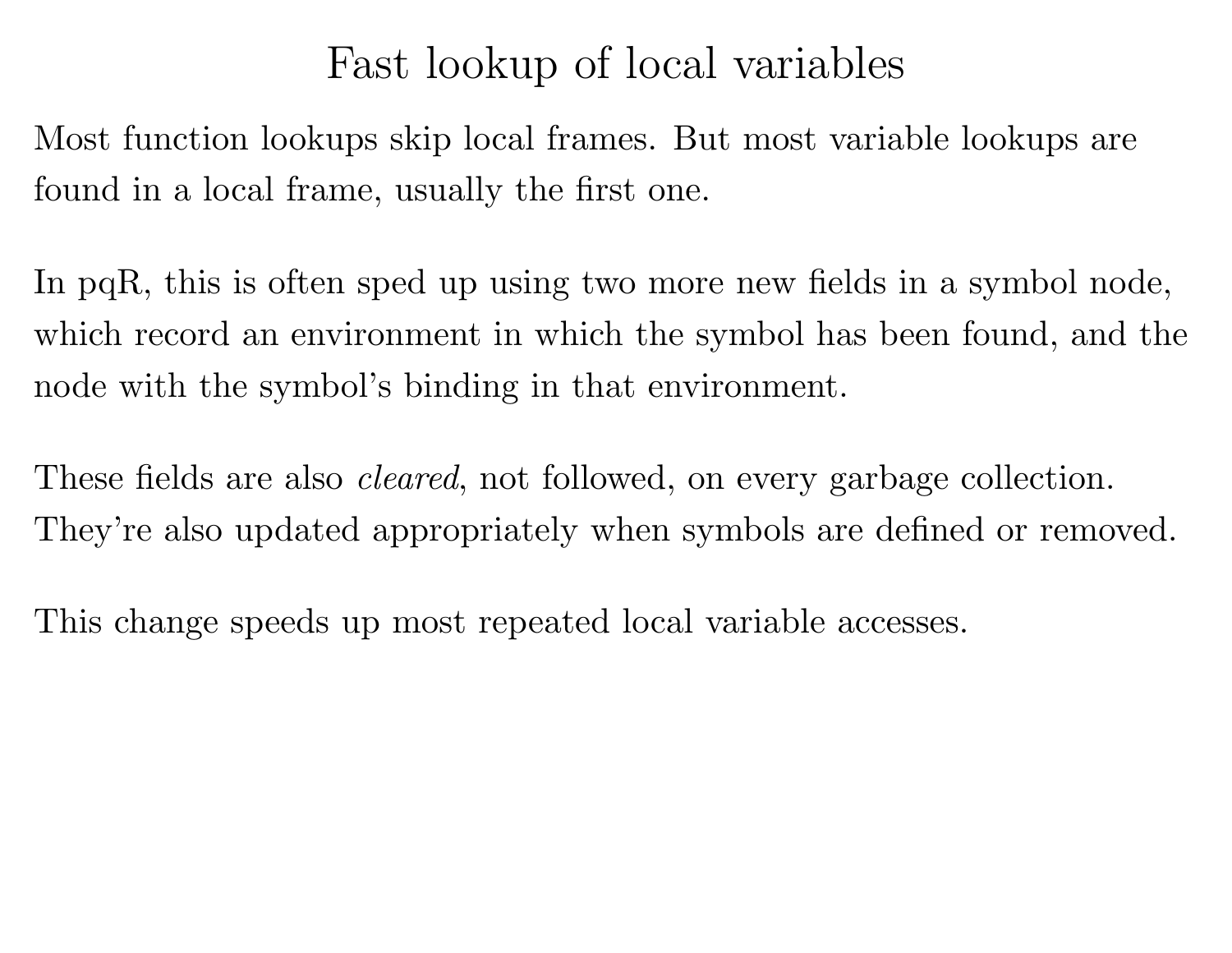## Inlining of eval and in eval

Once function and variable lookups have been improved, it becomes useful to inline at least part of the lookup code into the eval function.

It also becomes useful to partially inline some calls to eval itself.

In both cases, only the fast cases are inlined, with the inlined code calling an external function for the general case. This limits code expansion (which affects speed as well as memory usage).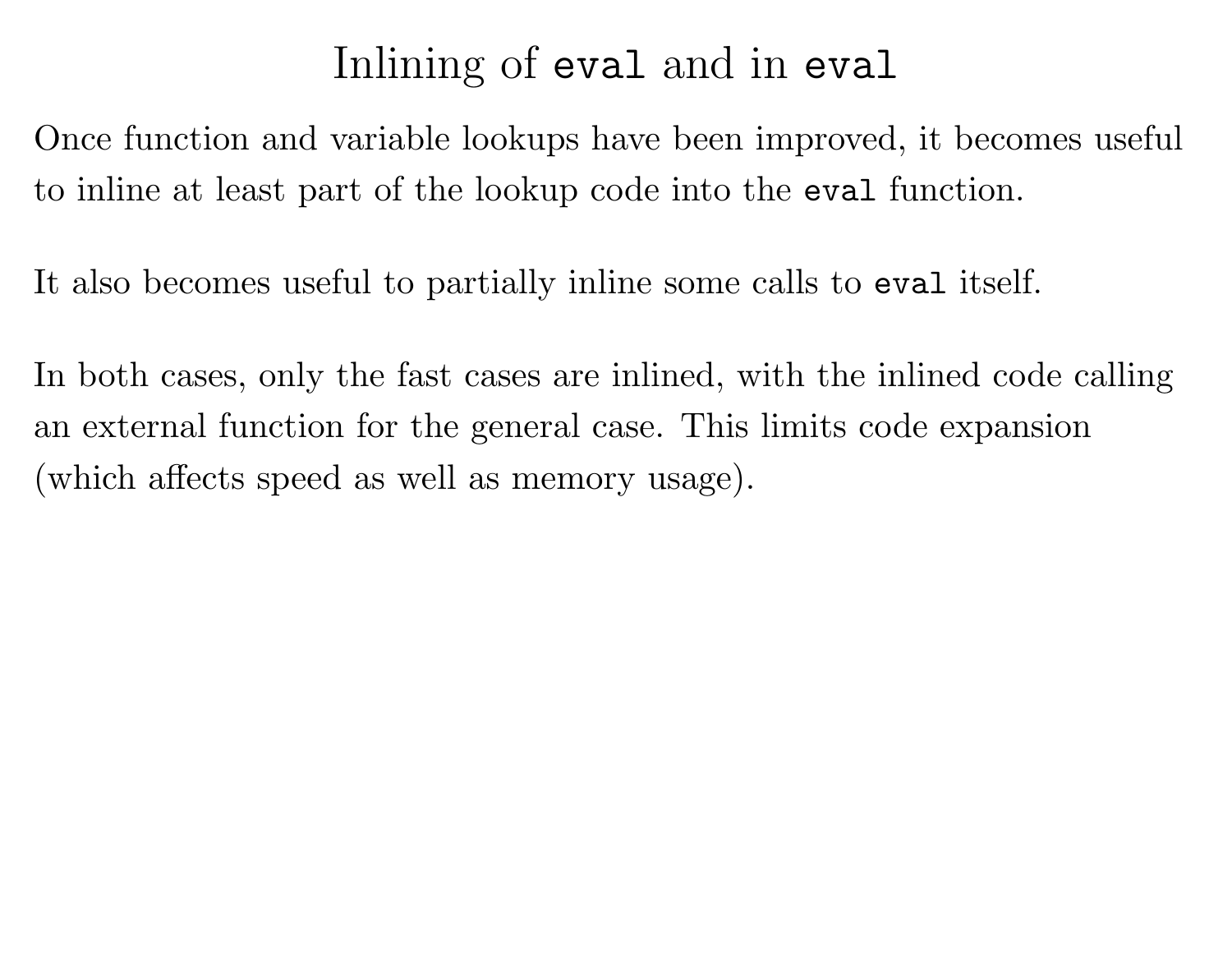#### Re-using space for intermediate values

The obvious way of evaluating  $w \leq x + y \leq 2$  allocates two new objects to hold  $y \star z$  and  $x + y \star z$ . Assuming it's not referenced elsewhere, the old value of <sup>w</sup> will eventually be garbage collected.

In pqR, a new object is allocated for  $y \ast z$ , but when  $x + y \ast z$  is computed, the result is stored in this same object (assuming all variables have the same type and length). This is recognized as possible becaused NAMED is zero for this object.

This is helpful for scalar computations, and even more helpful when <sup>x</sup>, y, and <sup>z</sup> are long vectors.

This pqR optimization was put into R-3.1.0.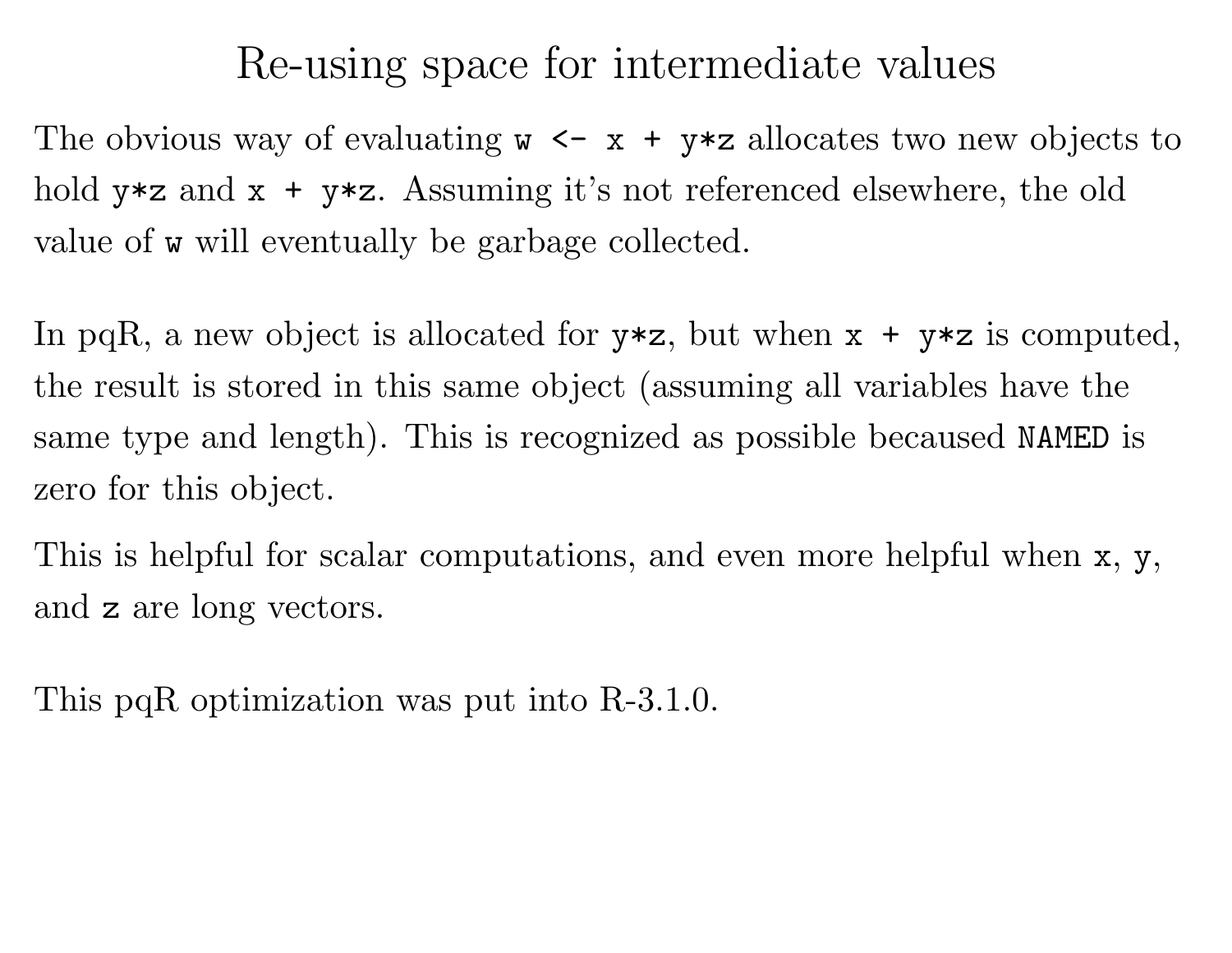#### Direct assignment when updating variables

More recent versions of pqR also avoid allocations on some updates of variables, such as  $x \leq x + 1$ , where x might be either a scalar or a vector.

The <- operator peeks at the RHS expression, and sees that its first argument matches the symbol to be assigned to. It then evaluates the RHS with a request for a variant result in which the value is assigned to the first argument directly (here by <sup>+</sup> rather than by <-).

As well as avoiding allocation of <sup>a</sup> new object, this also allows for more task merging — for example, in

 $x \leftarrow x + 1$ ;  $x \leftarrow 2*x$ 

the add and multiply will be done in one loop over elements of x.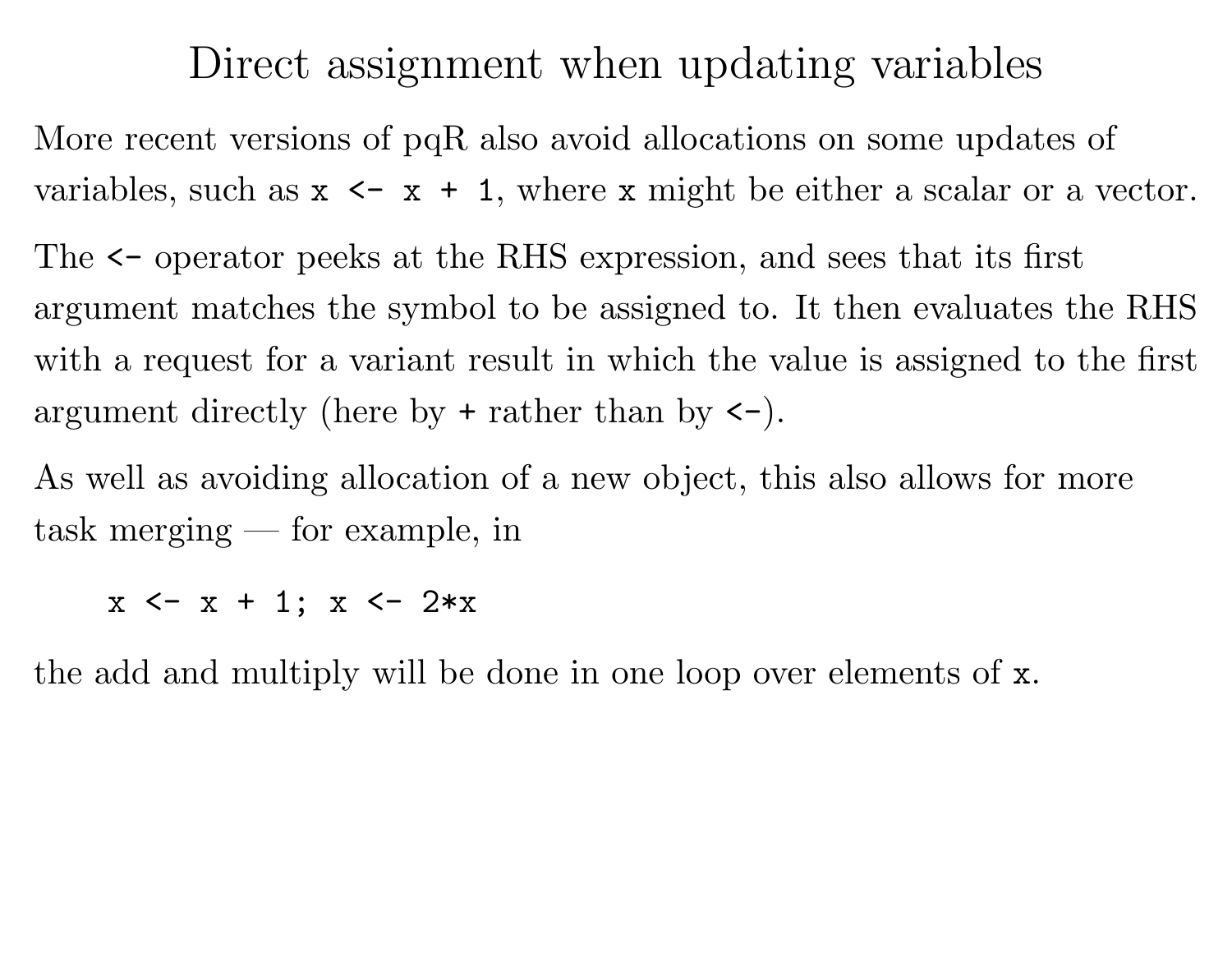#### Eliminating allocations by using static boxes

Consider evaluating the following, when **i** is scalar and **v** is a real vector:

```
u \le -2*v[i+1] + v[i-1]^2
```
This produces six intermediate values, though the previously-mentioned method of re-using space will reduce the number of allocations done to four. But in the latest version of pqR, there is no storage allocation at all when evaluating this expression, if <sup>u</sup> already contains an (unshared) scalar real value. (Confirming this is easily done using  $pqR$ 's extension of  $Rprofmem$ .)

Instead, all intermediate results are stored in "static boxes".

Each static box has all the structure of an R object (eg, <sup>a</sup> length), fixed at what is needed for a scalar with no attributes. Only the data changes.

There are currently static boxes for scalar integers and for scalar reals. (Scalar logicals are handled by three static constants.)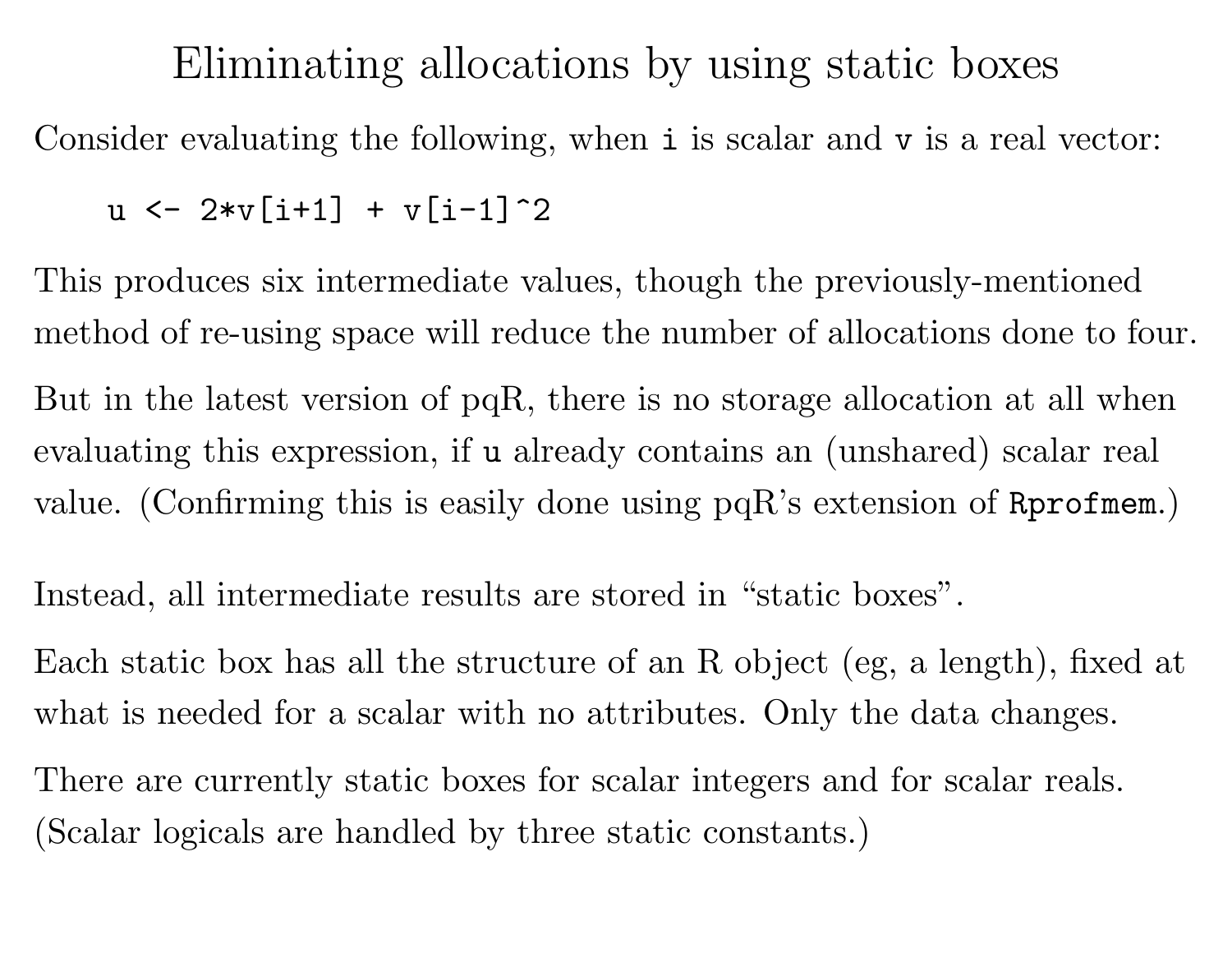#### How static boxes are used

Internally to the interpreter, static boxes may be used for a value from eval if the caller of eval said it was prepared to handled <sup>a</sup> variant return of <sup>a</sup> static box.

The primitives handling arithmetic and vector subscripting will potentially return static boxes.

The primitives handling arithmetic and comparisons say they are prepared to handle an operand in <sup>a</sup> static box. If the first operand comes in <sup>a</sup> static box, its value is saved in <sup>a</sup> local variable before the second operand is evaluated, since the static box might be used within the second evaluation.

For simple subscripting, [ will ask for the index to come in <sup>a</sup> static box.

For simple assignments,  $\le$  will ask for the RHS to come in a static box. If the variable assigned to is unshared and has matching type, length, etc., the assignment is done by just copying the value from the static box.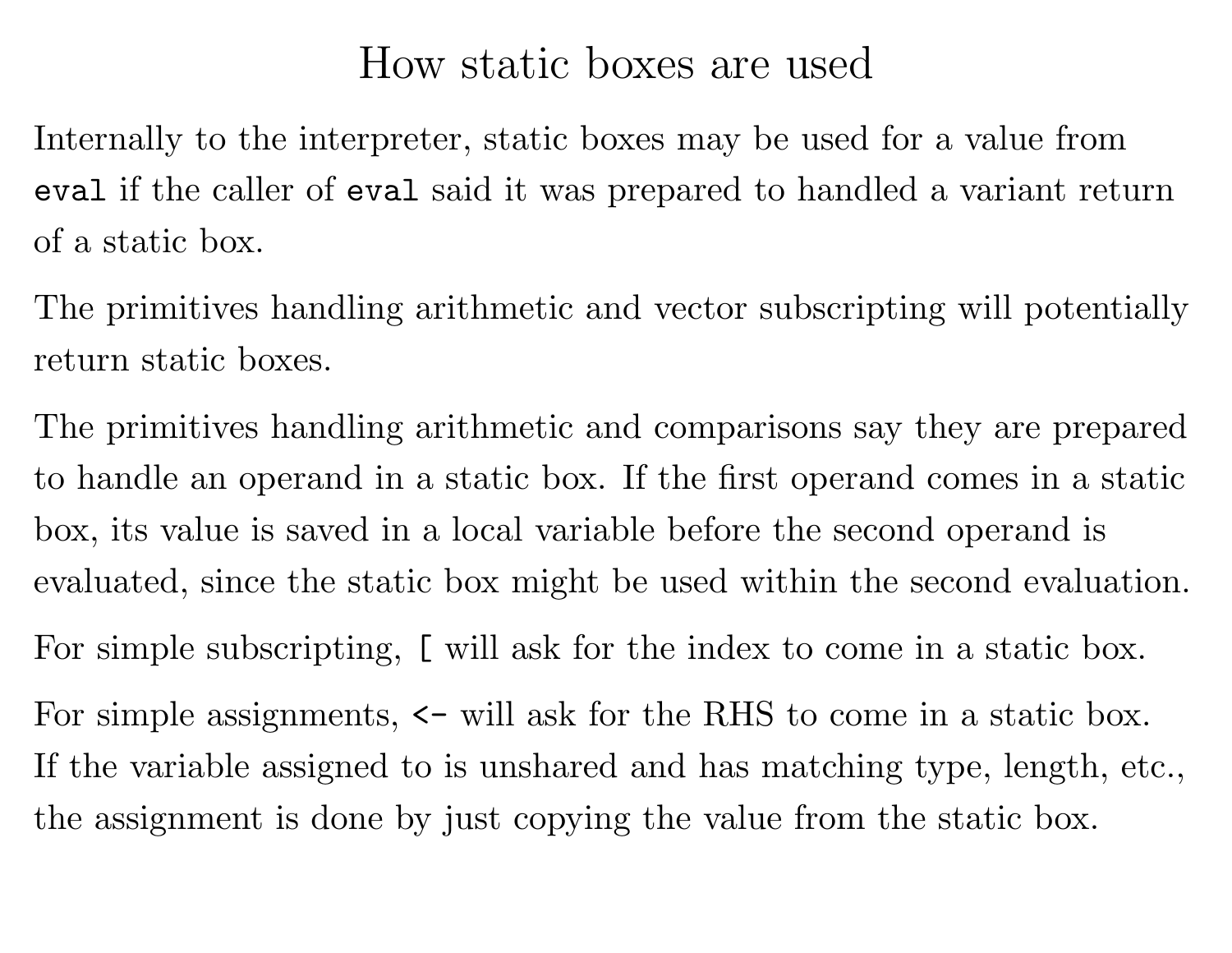## Direct returns from functions

In the R Core interpreter,  $return(v)$  does a non-local jump, after searching the stack of contexts for <sup>a</sup> return destination. This is muc h slower than returning <sup>a</sup> value by reaching the end of the function.

In pqR, return is usually done without this overhead.

Functions evaluate their body with the variant of asking for a direct return value, without the non-local jump being needed.

This variant request gets passed on by { and if. The { primitive returns without evaluating further expressions once an expression delivers <sup>a</sup> direct return value.

Peculiar constructs such a  $b \leq a + if (a>0)$  return(2) else 1 are not handled by this mechanism. So unfortunately the return context still needs to be created.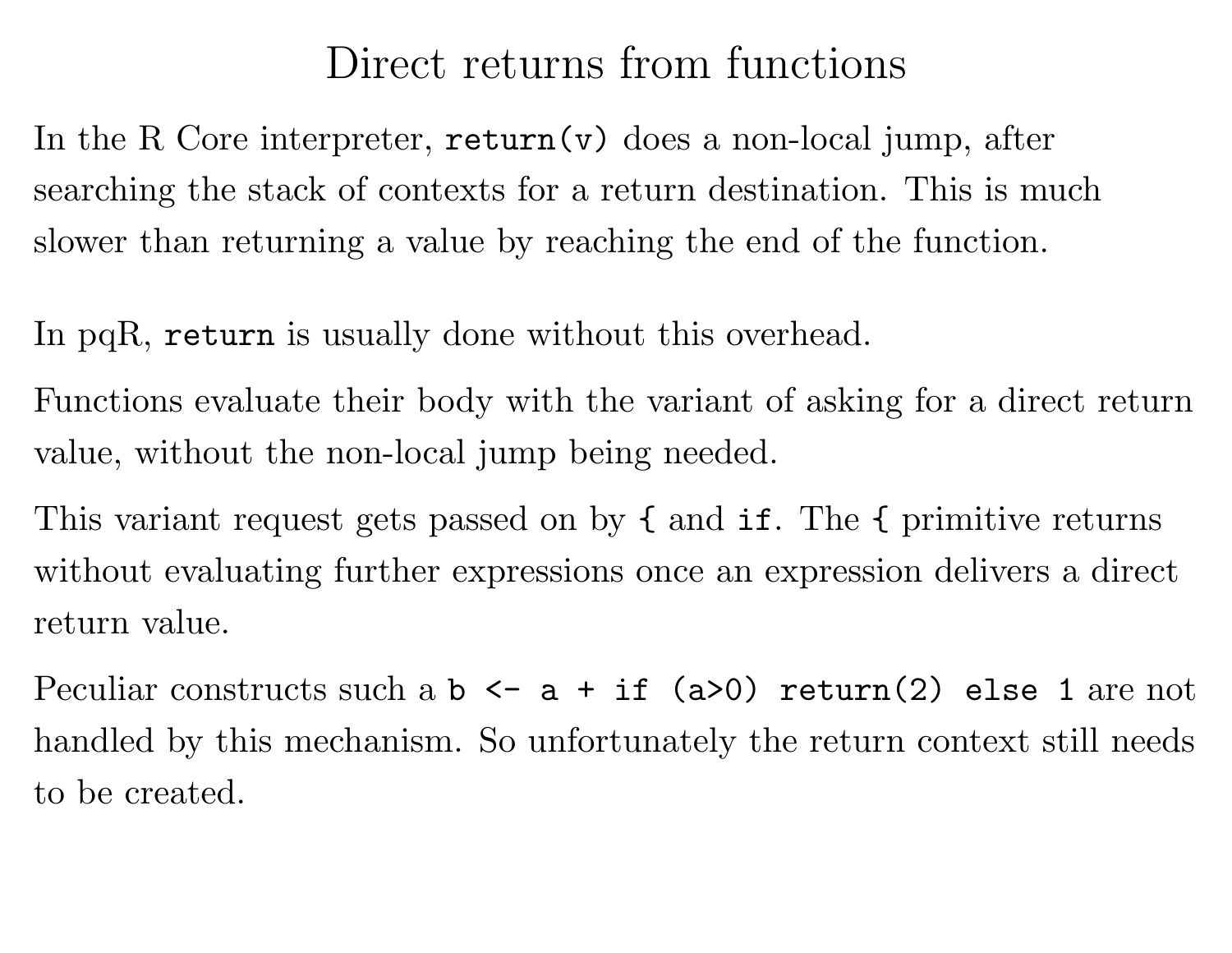## Eliminating parentheses

In the interpreter, parentheses take time to evaluate, so  $x \leftarrow (y \ast z) + 2$ is slower than  $x \leq y \cdot z + 2$ . Byte compiled code has parentheses eliminated.

In the latest version of pqR, *necessary* parentheses — eg, in  $x \leftarrow (y+z)*2$ — are omitted from the pairlist representation of an expression. When an expression is deparsed, such parentheses are re-inserted, so they reappear when, for instance, <sup>a</sup> deparsed expression is used as <sup>a</sup> label in <sup>a</sup> plot.

Of course, people do sometimes use unnecessary parenthesis, for clarity. These will still slow interpreted code.

Another problem is that sometimes (eg, in the coxme package), formula expressions are examined by R code that considers parentheses to be significant for other than grouping. This could be handled by not suppressing parentheses in expressions inside formulas.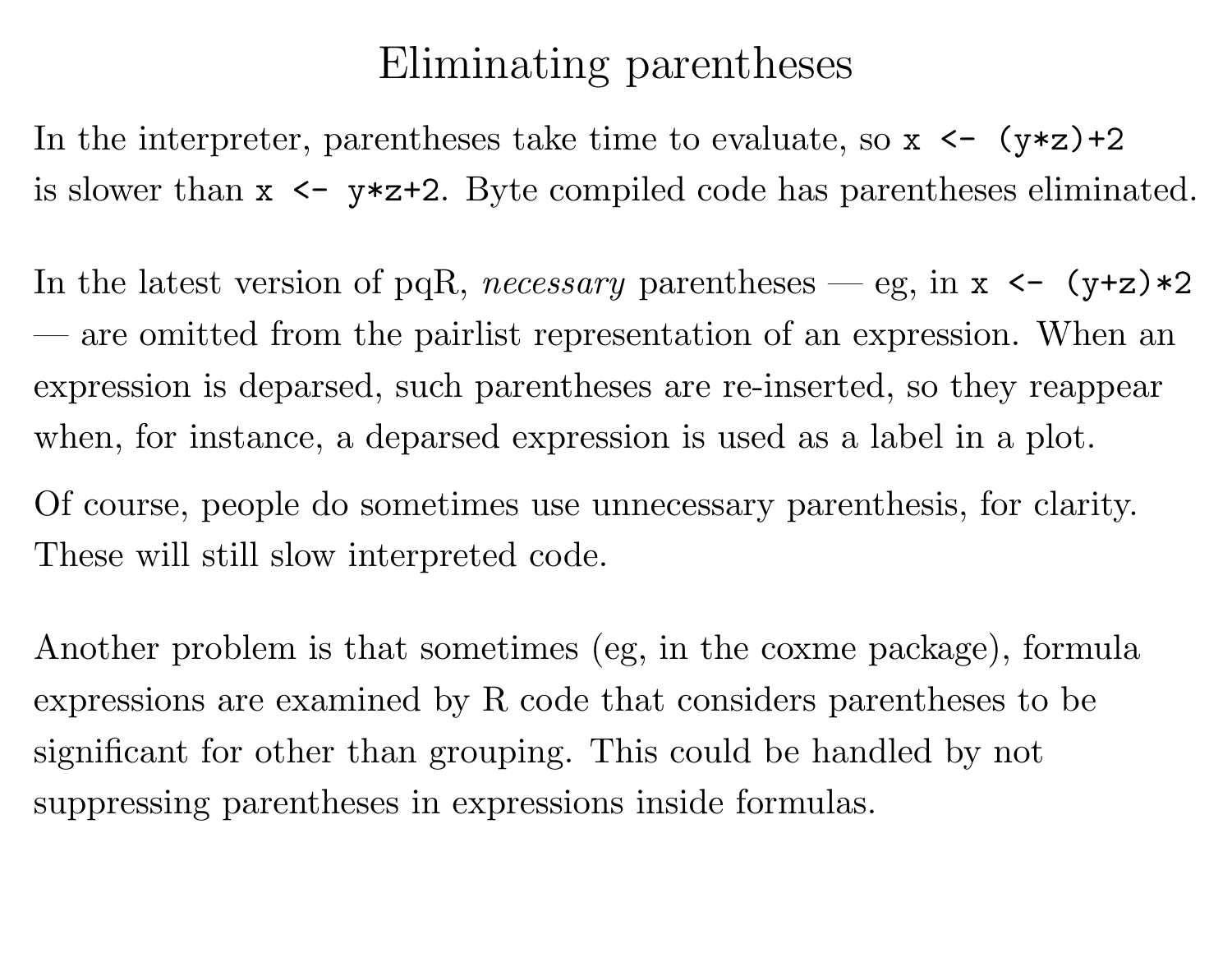## Redesigned subset assignment

In pqR, the subset assignment mechanism has been redesigned, to bot h speed it up, and eliminate various semantic anomalies, such as:

```
> f <- function () { cat("Hi! \n''); 1 }
> L \leftarrow list(c(4,7), "x"); L[[ f() ]] [1] <- 9
Hi!
Hi!
```
There isn't time to talk about this here, but I have <sup>a</sup> blog post about it at radfordneal.wordpress.com.

The byte compiler also uses a different mechanism, which gives it a speed advantage. This advantage has increased in the latest R Core versions.

The redesign in pqR provides the basis for faster subset assignment, and does speed it up significantly. But further optimizations could be done, such as handling the special case of scalar indexes more quickly. (They would have been mostly pointless before, when general overhead was larger.)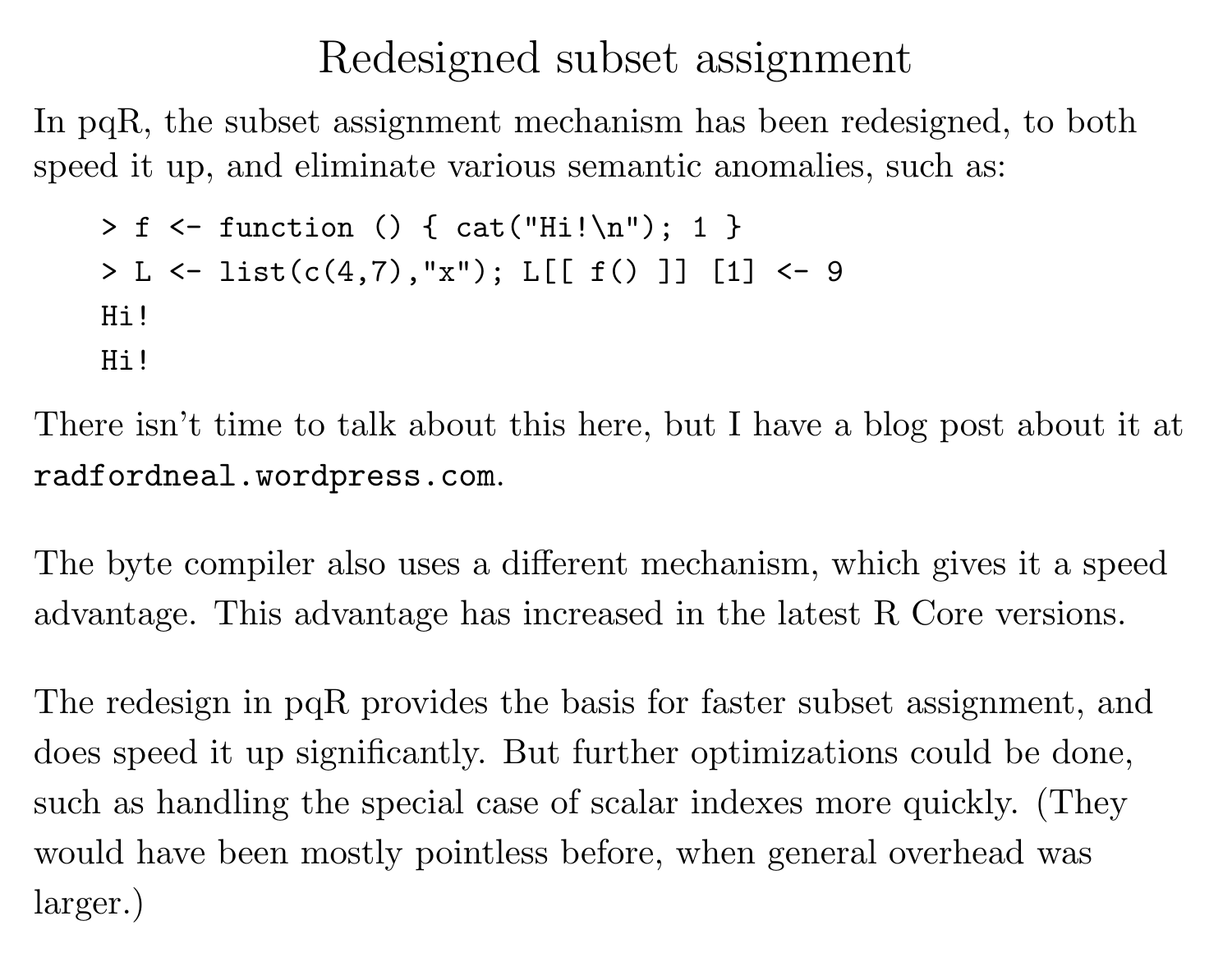Possibilities for further reduction in interpretive overhead

- Extend direct assignment to updates like  $x \le -2*x+1$ .
- Somehow reduce code in eval devoted to special cases like ..., ..1, etc. Maybe .. should be an operator?
- Reduce overhead in invoking functions that just call .Internal.
- Speed up lookup of base functions from functions in packages currently first does two hash table lookups before getting to base.
- Speed up hash tables generally.
- Maintain a flag bit used to quickly check whether an object has names.
- Reduce the size of the CONS nodes used to represent the abstract syntax tree that the interpreter sees. This requires <sup>a</sup> redesign of the garbage collector. . .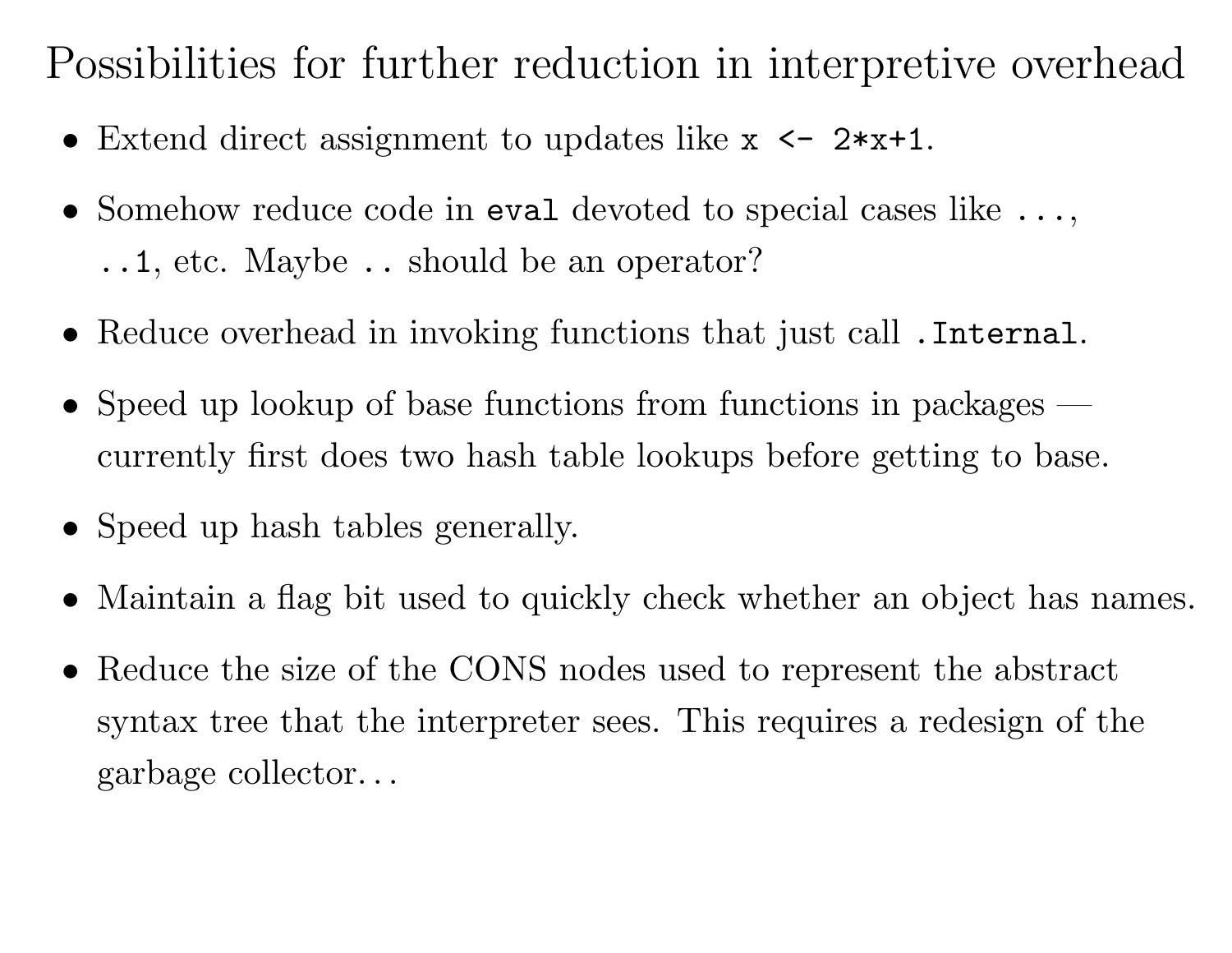Redesigning memory layout and garbage collection

We need to eliminate the two "next" and "prev" pointers in every object that are used only by the garbage collector. In 64-bit architectures, thes e two pointers occupy 16 bytes, out of 56 bytes total for <sup>a</sup> CONS node.

Idea: Replace these 16 bytes by 4 bytes that give an index to <sup>a</sup> table of objects and an index of this object within that table.

Due to alignment considerations, this likely reduces a CONS node from 56 bytes to 40 bytes. Other objects shrink too.

Total memory usage is slightly less, accounting for space for the gc tables. More importantly, such a scheme reduces the amount of memory referenced outside of garbage collection (important for cache performance).

Also, a full garbage collection will no longer write to every object, causing memory page duplication after a fork (eg, in mclappy).

The scheme also removes 5 gc bits from objects, freeing them for other uses.